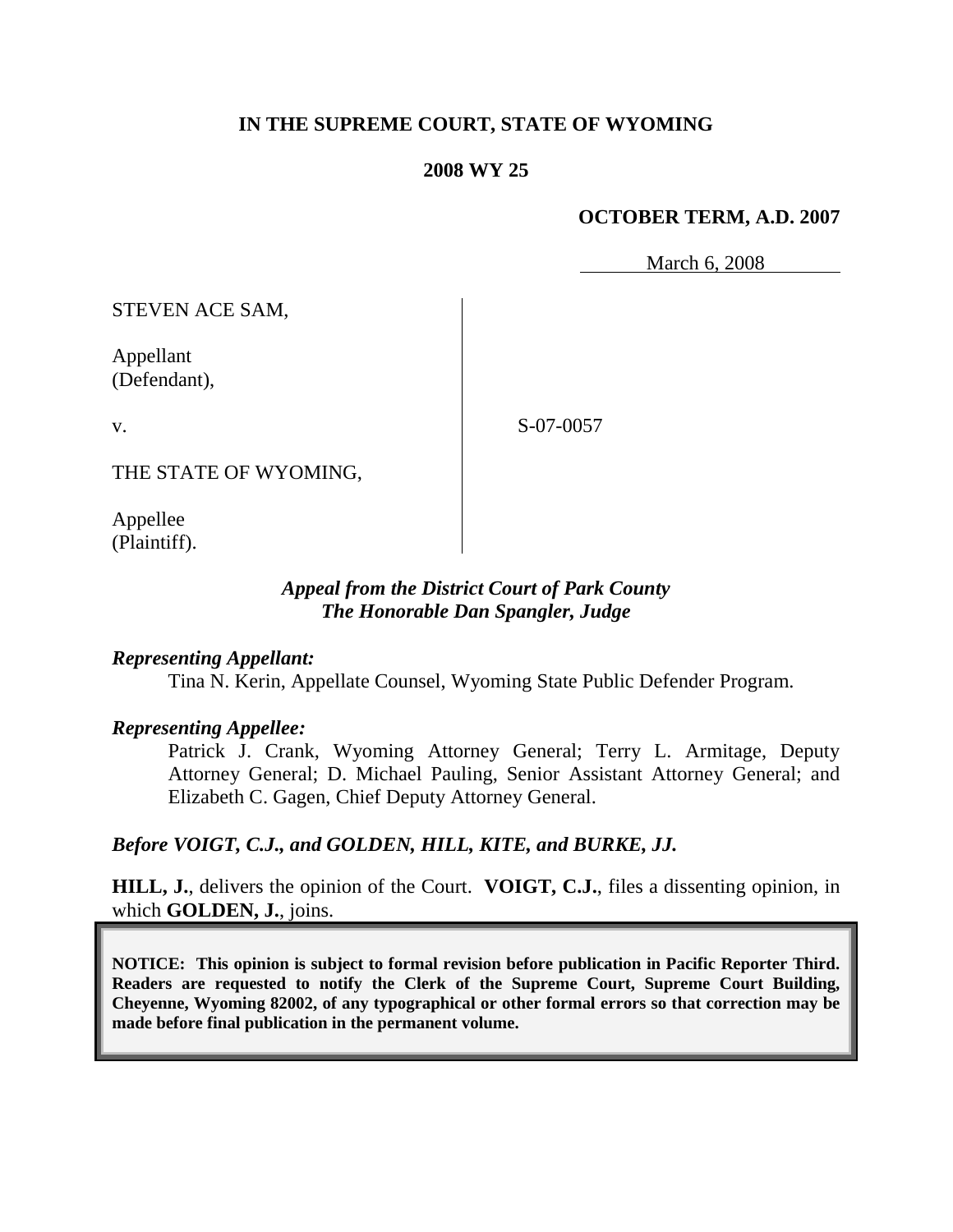### **HILL, Justice.**

[¶1] Appellant, Steven Ace Sam (Sam), entered a plea of guilty to possession of a controlled substance with intent to deliver. That plea was part of a negotiated plea bargain wherein he reserved his right to challenge the constitutionality of the search of his motor vehicle, which uncovered the evidence that incriminated him. The district court conducted a hearing in response to Sam's motion to suppress the fruits of that search, which the State justified on the basis that it was conducted incident to his arrest for violation of a protection order and for driving while his license was suspended. The search at issue did not uncover any evidence associated with the crimes for which he was arrested, but rather evidence of drug crimes. The district court concluded that the search was proper under the governing law and, thus, did not suppress the incriminating evidence. We hold that the district court did not err in declining to suppress the evidence at issue and, therefore, we affirm.

### **ISSUES**

[¶2] Sam raises this issue:

Did the district court err in denying [Sam's] motion to suppress evidence, as his vehicle was improperly searched "incident to arrest" in violation of the Wyoming Constitution?

The State identifies the issue in only slightly different words:

Did the district court properly deny [Sam's] motion to suppress upon concluding officers were entitled to search under the front seat of his vehicle incident to his arrest?

## **FACTS AND PROCEEDINGS**

[¶3] Sam presented his issue to the district court properly supported by cogent argument and pertinent authority. The State, of course, had the initial burden to demonstrate that the search was reasonable because it was conducted without the benefit of a warrant. The State called the arresting officer, Police Sergeant Jonathan Christopher Beck of the Cody Police Department, as the only witness in support of the search at issue here.

[¶4] The district court denied the motion to suppress in a terse order that included no written findings. At the conclusion of the suppression hearing, the district court made these findings: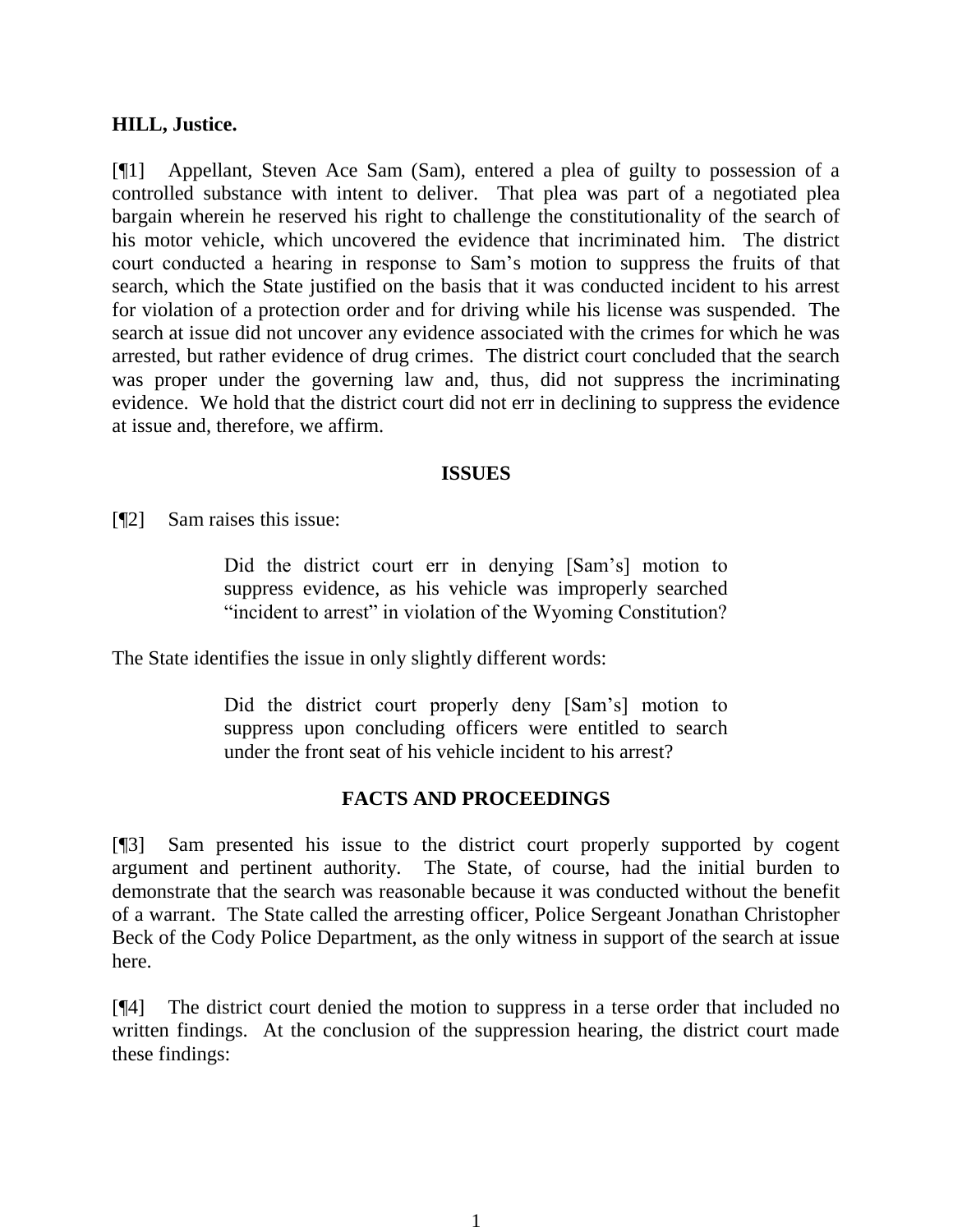I find that as of the date of the arrest Officer Beck knew that the protection order had been issued, and he had received evidence that the defendant had violated the order. He had also received a report that the defendant's driver's license was suspended. He then recognized the defendant and the vehicle he was in.

Accordingly, the defendant was legally placed under arrest for driving while under suspension and for violation of the protective order. The officer then was entitled to conduct a search incident to the arrest, including a search of the defendant and the vehicle of which he had been an occupant. Pursuant to that search of the vehicle, the evidence in question was seized. Therefore, the search was legal and the motion to suppress is denied.

[¶5] The facts that were available to the district court, and which support the factual prong of the issue we are called upon to resolve, can be found in Sergeant Beck's testimony at the suppression hearing.

[¶6] On August 2, 2005, Sergeant Beck of the Cody Police Department became aware of an order of protection in favor of Candie Hinton, as well as her daughter Casandra Hinton. That order protected them from Sam and, inter alia, prohibited Sam from calling them on the phone. Although the protection order does not appear in the record, the parties do not dispute that this was one of the terms of the protection order. Beck was aware that the Hintons had complained of phone harassment by Sam on August 2-3, 2005. On August 5, 2005, Sergeant Beck received information that Sam had violated the terms of the protection order again by calling Candie Hinton on her cell phone. Based upon this information, Beck was preparing to seek a warrant for Sam's arrest. Sergeant Beck was also aware that he was authorized to make a warrantless arrest if he was aware of a specific instance of a violation of the protection order.

[¶7] However, before Beck was able to obtain an arrest warrant, he was contacted by the Crisis Intervention office and told that both Candie and Casandra Hinton were there and that Sam had been calling Casandra's cell phone. Candie also advised that while she was at the Crisis Intervention office, she had seen Sam drive by. Candie was able to describe that car and its occupants. While the Hintons were waiting for Sergeant Beck to arrive, the Hintons observed Sam drive by the Crisis Intervention office again. Sergeant Beck related in his testimony:

> I went to Crisis Intervention, and I spoke to Casandra and to Candie Hinton myself, where I reviewed the protection order a second time. And they related the same story to me, that Mr. Sam had called Casandra, that she – I mean that they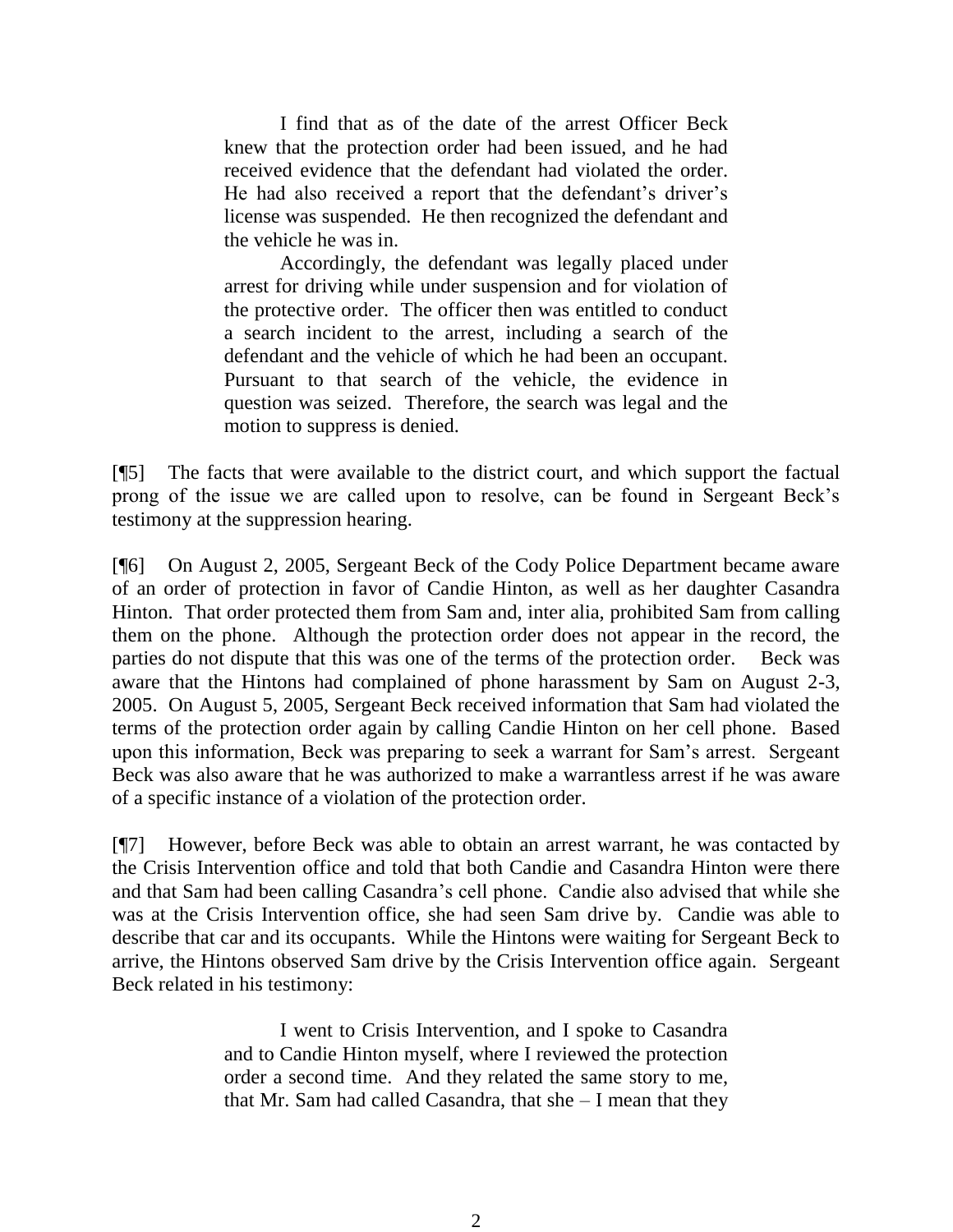had lived with Mr. Sam for several years before the break-up and the domestic violence protection order. Casandra related to me that she knew Mr. Sam's voice and that she had spoke to him on the phone, and that he continued to call her, and that they both recognized the female passenger to be a Kayla, that it definitely was Steve Sam that had followed them to Crisis Intervention, and that he had drove by a second time.

After these initial confrontations, Sergeant Beck stayed in the area of Crisis Intervention and he observed Sam drive by for a third time. At that point Beck stopped Sam:

> When I stopped him, I walked up to the vehicle, and I explained to him why I had stopped him, confirmed who he was, to be Mr. Steve Sam. And I asked him at that point in time if he had made phone calls to Casandra, and he said yes. I also asked him if he would confirm his cell phone number, which he did. I don't recall the exact number now. It was a Montana number. But if I remember correctly, he said it was 861-ouch, which was what was on my initial report from when he had been calling Candie on the  $2<sup>nd</sup>$  and the  $3<sup>rd</sup>$  of August.

[¶8] Based on Sam's statements that he had called both Candie and Casandra, Sergeant Beck concluded that Sam had violated the protection order, and he arrested him on that basis. Beck also determined that Sam was driving with a suspended driver's license, and he was arrested for that reason as well. Incident to the arrest for violation of the protection order, Officer Beck searched Sam's car for evidence relating to his violation of the protection order. The search of that car produced methamphetamine and crystal methamphetamine in significant quantities, although it did not produce any evidence of Sam's violation of the protection order.

### **STANDARD OF REVIEW**

[¶9] In this instance, the district court conducted a hearing and took evidence concerning the search and seizure at issue. In reviewing a trial court's ruling on a motion to suppress evidence, we do not interfere with the trial court's findings of fact unless the findings are clearly erroneous. We view the evidence in the light most favorable to the trial court's determination because the trial court has an opportunity at the evidentiary hearing to assess the credibility of the witnesses, weigh the evidence, and make the necessary inferences, deductions, and conclusions. The constitutionality of a particular search is a question of law that we review *de novo*. *Fenton v. State*, 2007 WY 51, ¶ 5, 154 P.3d 974, 976 (Wyo. 2007) (quoting *Peña v. State*, 2004 WY 115, ¶ 25, 98 P.3d 857, 869 Wyo. 2004)).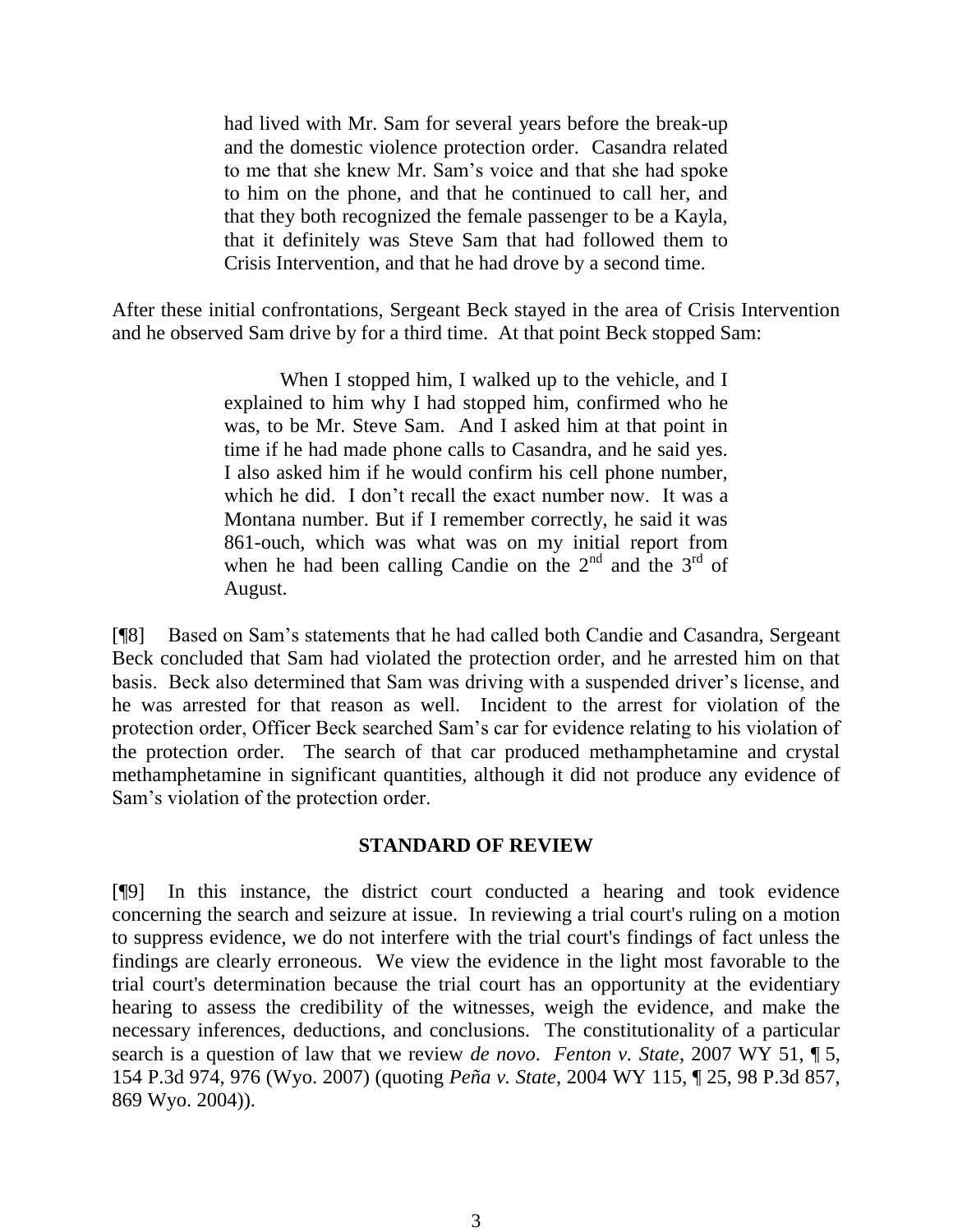#### **DISCUSSION**

[¶10] Our review is disadvantaged by the district court's very limited findings. The issue at hand is one that is very fact sensitive, and the district court's findings are the most significant single factor in the analysis of such cases. However, in this case the operative facts are amply established by Sergeant Beck's testimony at the hearing on the motion to suppress.

[¶11] The resolution of this case turns on the application of our decision in *Vasquez v. State*, 990 P.2d 476, 488-89 (Wyo. 1999):

> These past decisions establish that **Article 1, § 4 allows searches incident to arrest and can be said to allow automobile searches because arrestees had possession of it, and the arrest authorizes law enforcement to search it for evidence related to the crime**. *Wiggin*, 28 Wyo. at 491, 206 P. at 376. The provision requires, however, that **searches be reasonable under all of the circumstances**. *Kelly*, 38 Wyo. at 460, 268 P. at 572.

> In the case of Vasquez, his erratic driving permitted an investigatory stop, and the strong smell of alcohol and failure of field sobriety tests authorized an arrest for driving while under the influence based upon probable cause. *Munger*, 43 Wyo. at 408-09, 4 P.2d at 1095. **The characteristics of a driving while under the influence arrest for suspected alcohol intoxication permit a search of the passenger compartment of the vehicle for any intoxicant, alcohol or narcotic, as evidence related to the crime of driving while under the influence.**

> We have not considered whether, under the state provision, the permissible scope of a search incident to arrest for automobiles includes containers, and the specific question before us is whether the search of the fuse box for evidence related to the crime was reasonable under all of the circumstances. The State contends that *Belton* should be adopted as the rule under the state provision. *Belton* was formulated in answer to the specific question whether any privacy right existed for a vehicle occupant after arrest which justified limiting the permissible scope of a warrantless automobile search and which outweighed the need for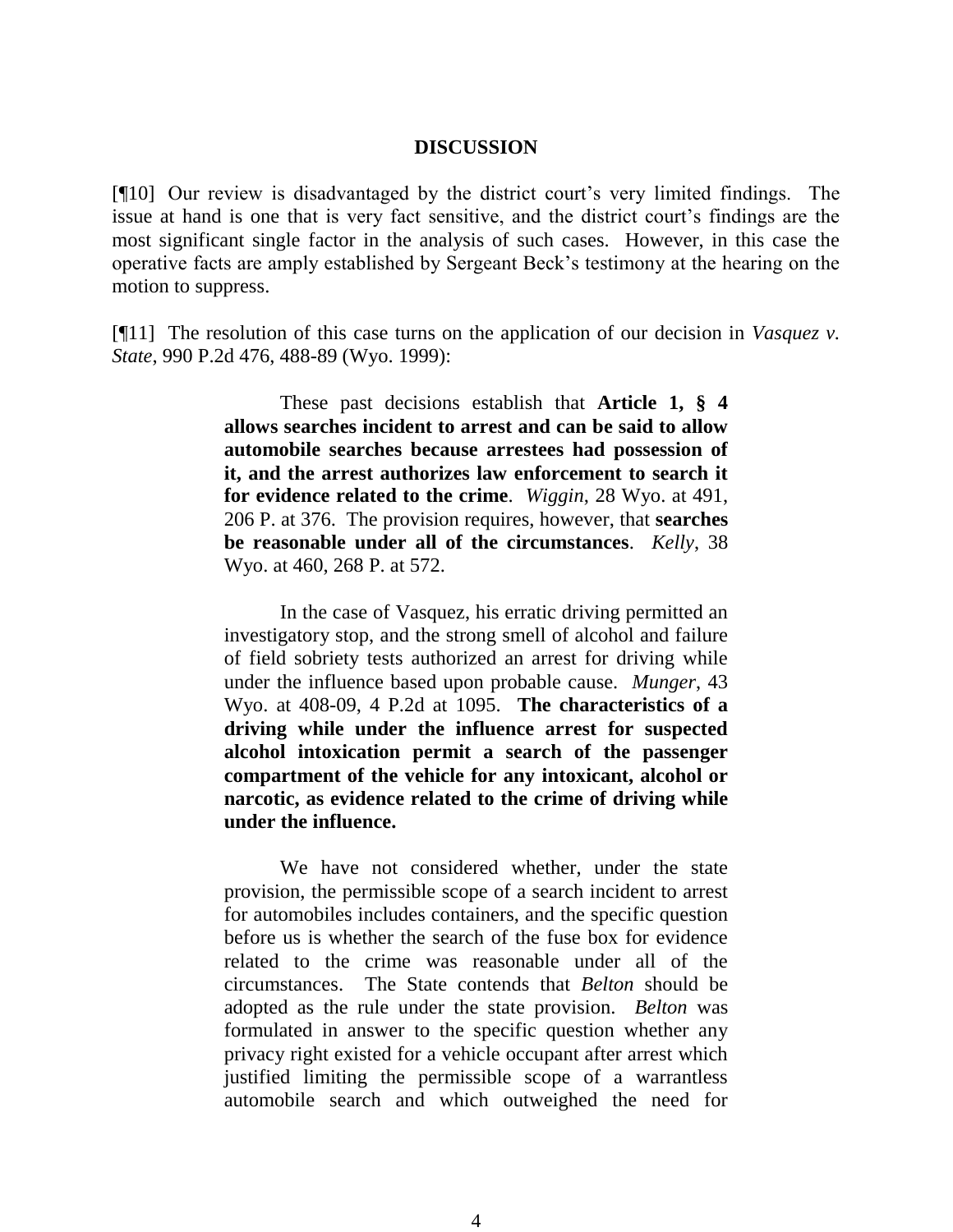national uniformity in a clear set of rules that would aid police. *Belton* **clearly offers minimal protection against an unreasonable search and seizure in order to effectively apply to the vast, national citizenry with which the United States Supreme Court must be concerned**. Our earliest decisions reveal our willingness to recognize exceptions to the warrant requirement for homes, automobiles, and other property, and implicitly recognize a *Belton*-type search without discussion of privacy interests or other rationale, but *Belton's* national citizenry rationale does not apply in Wyoming.

The United States Supreme Court and other jurisdictions recognize that the rationale for permitting searches incident to arrest is to prevent the arrestee from reaching weapons or concealing or destroying evidence. See *White*, 669 A.2d at 905. A search incident to arrest under our state provision for these reasons is reasonable. **The inherent mobility of automobiles in combination with officer and public safety concerns created when a driver or a passenger is arrested are exigent circumstances weighing in favor of not restricting the scope, timing, or intensity of such a search**. **In Vasquez's case, as the officers approached the vehicle with two passengers seated in it, shell casings in the back alerted them to the possibility of a small handgun, and an officer testified it was the possibility of the presence of this weapon which led to the search of the vehicle and the fuse box. The shell casings and the presence of two adult passengers presented an officer safety and a public safety concern which permitted a search incident to arrest although Vasquez's arrest had been accomplished and he was secure inside a patrol car. It appears from the record that the passengers were also arrested and, although we are not told, it would seem their arrest created the need for the officers to secure the vehicle if left on the roadside. In this particular case, we believe that the arrest justified a search of the passenger compartment of the vehicle and all containers in it, open or closed, locked or unlocked, for evidence related to the crime and for weapons or contraband which presented an officer or a public safety concern.**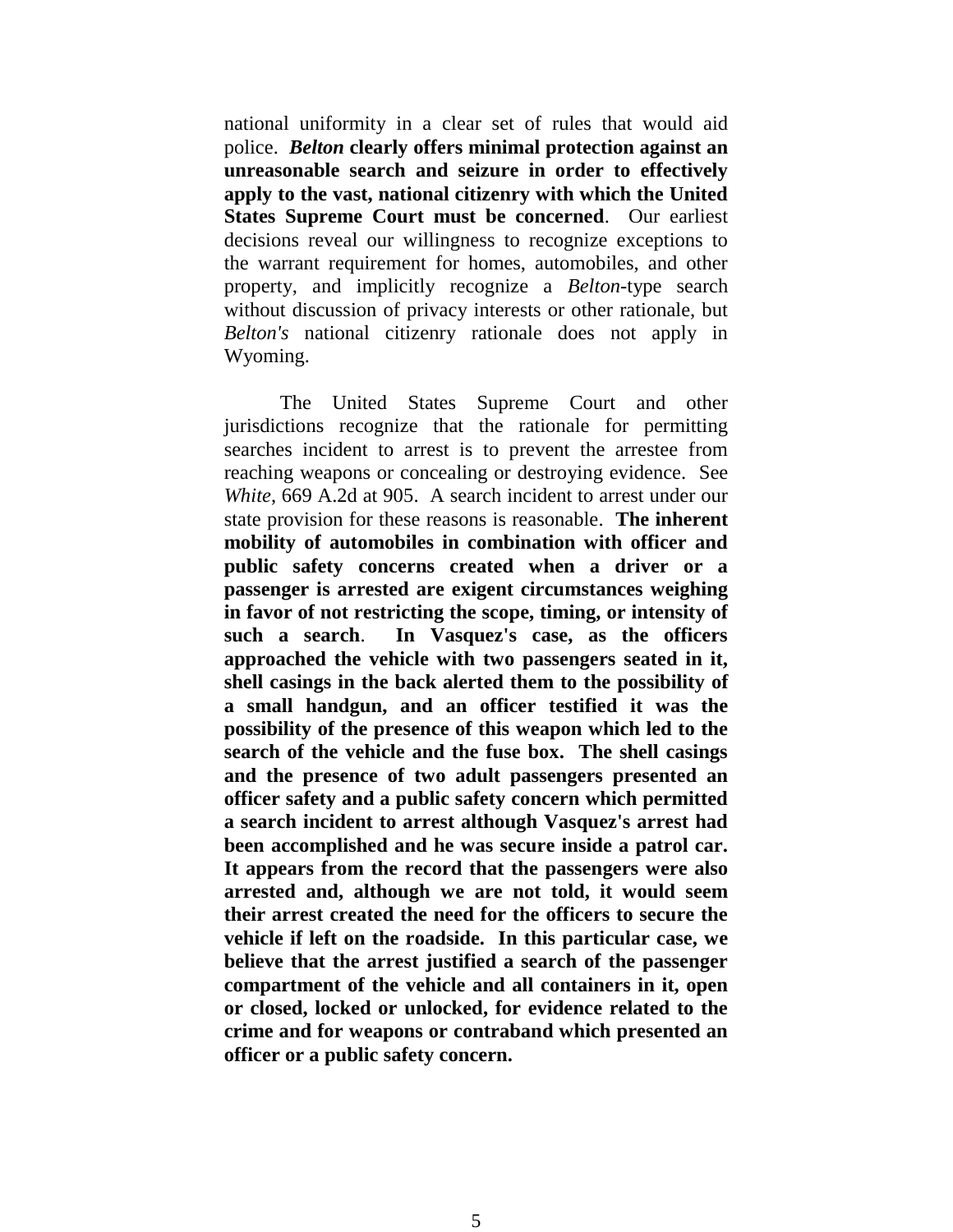Is this result a narrower application than *Belton*? We think so. This result eschews a bright-line rule and maintains a standard that **requires a search be reasonable under all of the circumstances as determined by the judiciary, in light of the historical intent of our search and seizure provision**. *Peterson*, 27 Wyo. at 204, 194 P. at 345. It will not be common that a search of an automobile incident to arrest will violate that provision, and our decision should not raise new concerns for law enforcement. [Emphases added.]

*Vasquez*, 990 P.2d at 488-89.

[¶12] Recently, we applied *Vasquez*, for the first time, as the basis for reversing a district court's order denying a motion to suppress. *Pierce v. State*, 2007 WY 182, 171 P.3d 525 (Wyo. 2007). The circumstances of this case, as set out above, differ markedly from those in *Pierce*. In the proceedings below, and in the briefs in this appeal, both parties discuss several of the "exceptions" to the essential rule established by *Vasquez*. Those exceptions include: (1) That an officer may search the area immediately available to an arrested person for weapons or other contraband that might pose a threat to officer and/or public safety; (2) that the presence of a second passenger in the car who could present a threat to officer or public safety may justify a search; (3) the possible need to secure an arrestee's automobile may justify a search; and (4) that in such circumstances an automobile may be searched **for evidence related to the crime which justified the arrest.**

[¶13] Because it is dispositive of this appeal, we will limit our consideration only to that exception which sanctions a search of the automobile for evidence which might relate to the crime for which Sam was arrested. Sam was arrested for multiple reasons, but the record is clear that the initial stop and the initial arrest were for violations of a protection order. Our careful review of the record convinces us that Beck's search of Sam's car was reasonable under all of the circumstances detailed above**.** That the cursory search of the car's interior uncovered evidence of the possession with intent to deliver proscribed narcotics, rather than evidence of the violation of the protection order, does not negate the admissibility of that evidence under our *Vasquez* rule. We do not think it is a requirement that a police officer be able to recite a specific list of what sorts of evidence might be relevant in such a circumstance, but some items identified were cell phones (which Sam used to make harassing calls), or writings of any sort that indicated what Sam's intentions were with respect to the individuals protected by the protection order. Other examples of evidence that might be pertinent would include instrumentalities that might be used to harass, harm or threaten protected individuals. See *deShazer v. State*, 2003 WY 98, ¶¶ 5-11, 74 P.3d 1240, 1243-44 (Wyo. 2003).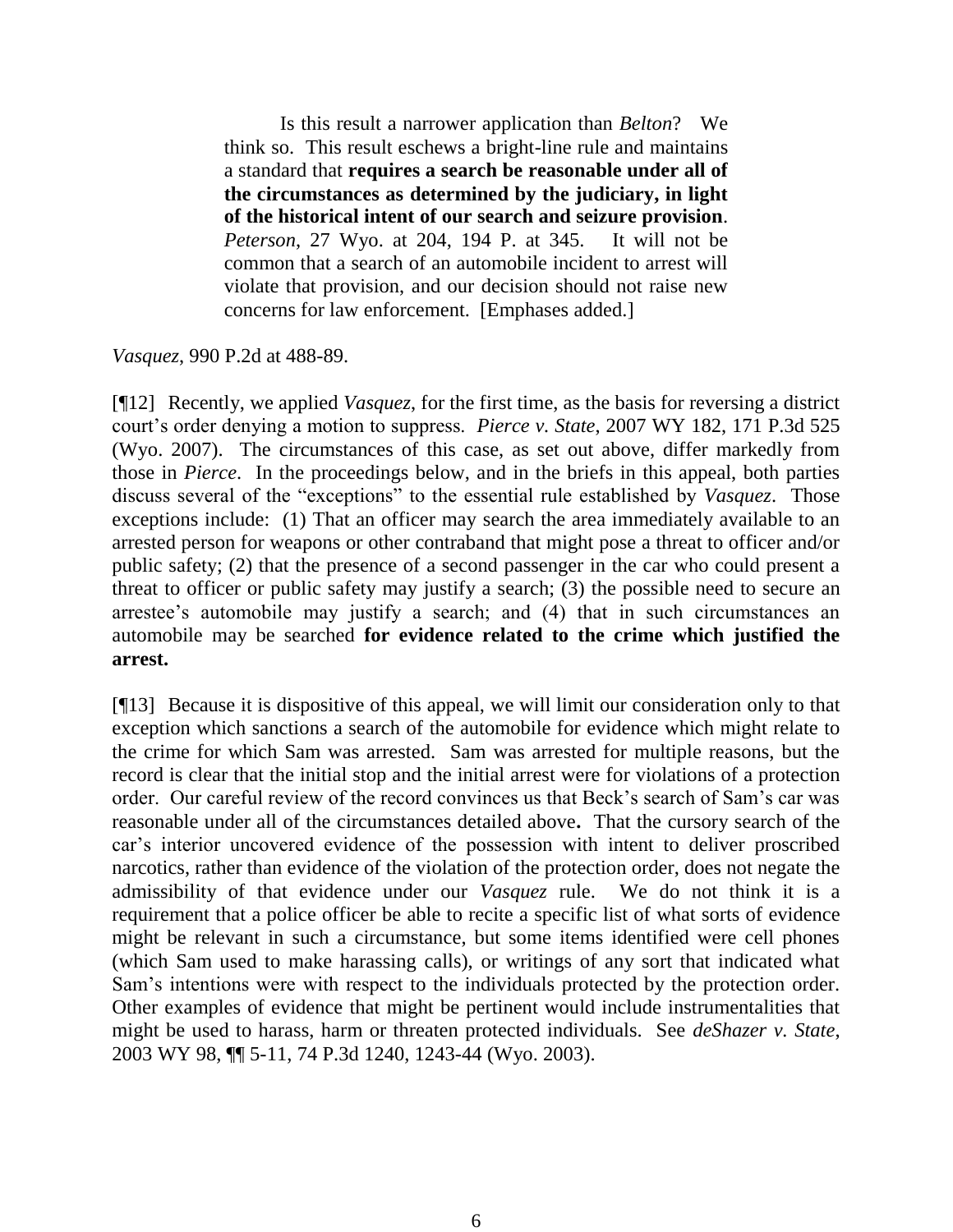[¶14] In the instant case, the officer who conducted the search was aware that Sam was the subject of an order of protection and that he had violated that order of protection several times over the preceding few days and, more importantly, he had done so in the hours and minutes just before the stop of Sam's vehicle and the effectuation of his arrest. The record suggests that it was more a pattern of violating the protection order, than just ―a violation.‖ The victims of Sam's aggression complained of receiving repeated cell phone calls from Sam on August 2-3, 2005. Sam was to have no contact whatever with his victims. The police officer was aware that Wyo. Stat. Ann. § 35-21-104(b) (LexisNexis 2007) provided: "An order of protection issued under this section shall contain a notice that willful violation of any provision of the order constitutes a crime as defined by W.S. 6-4-404, can result in immediate arrest and may result in further punishment.‖ In addition, although the specifics of Sam's past violence were not detailed at the suppression hearing, in order for such an order to issue, the following sorts of behaviors must be proved:

> (iii) "Domestic abuse" means the occurrence of one (1) or more of the following acts by a household member but does not include acts of self defense:

> > (A) Physically abusing, threatening to physically abuse, attempting to cause or causing physical harm or acts which unreasonably restrain the personal liberty of any household member;

> > (B) Placing a household member in reasonable fear of imminent physical harm; or

> > (C) Causing a household member to engage involuntarily in sexual activity by force, threat of force or duress.

Wyo. Stat. Ann. § 35-21-102(a)(iii) (LexisNexis 2007).

[¶15] In addition to the phone calls of August 2-3, 2005, Sam's victims went to the Crisis Intervention office on August 5, 2005, because Sam was again calling them repeatedly. Sam and a second occupant of Sam's car were seen driving by the crisis center by his victims, and this was reported to the police. While the victims waited for the police to arrive at the crisis center, Sam and his companion drove by a second time. Later that same afternoon, the police officer spotted Sam and his companion and stopped them. The police officer searched Sam's person incident to arresting him for violation of the order of protection. In *Vasquez* we said that a drunk driving stop justified the search of the vehicle's passenger compartment for intoxicants that could serve as evidence to sustain that crime. Here, it seems equally apt that there be a search for evidence which might serve to sustain Sam's prosecution for violation of the protection order and/or that he might have been an imminent and serious danger to his victims, given his behavior over the preceding several days.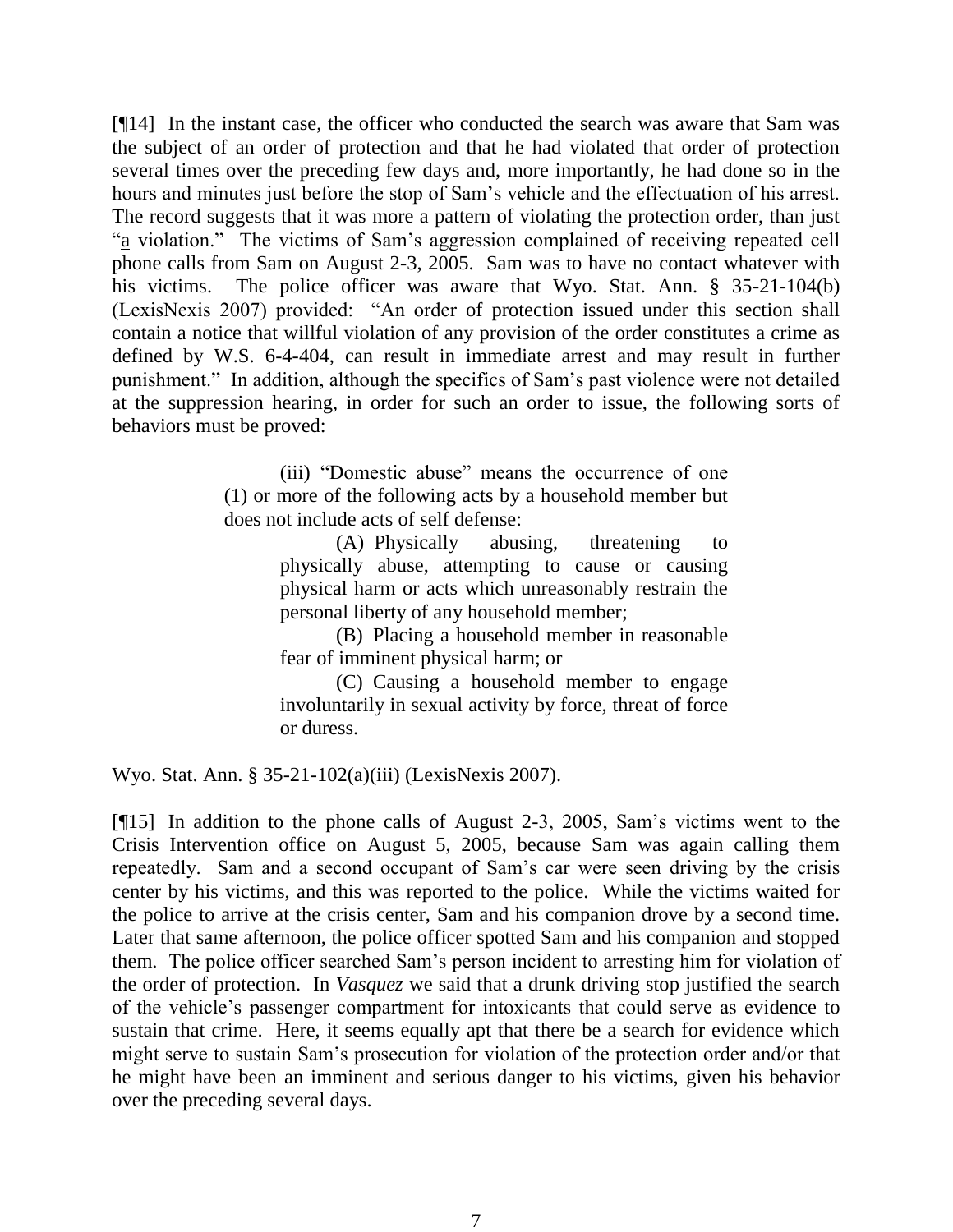# **CONCLUSION**

[¶16] The district court's order denying the motion to suppress was not erroneous. Therefore, we affirm Sam's Judgment Upon Plea of Guilty and his sentence in all respects.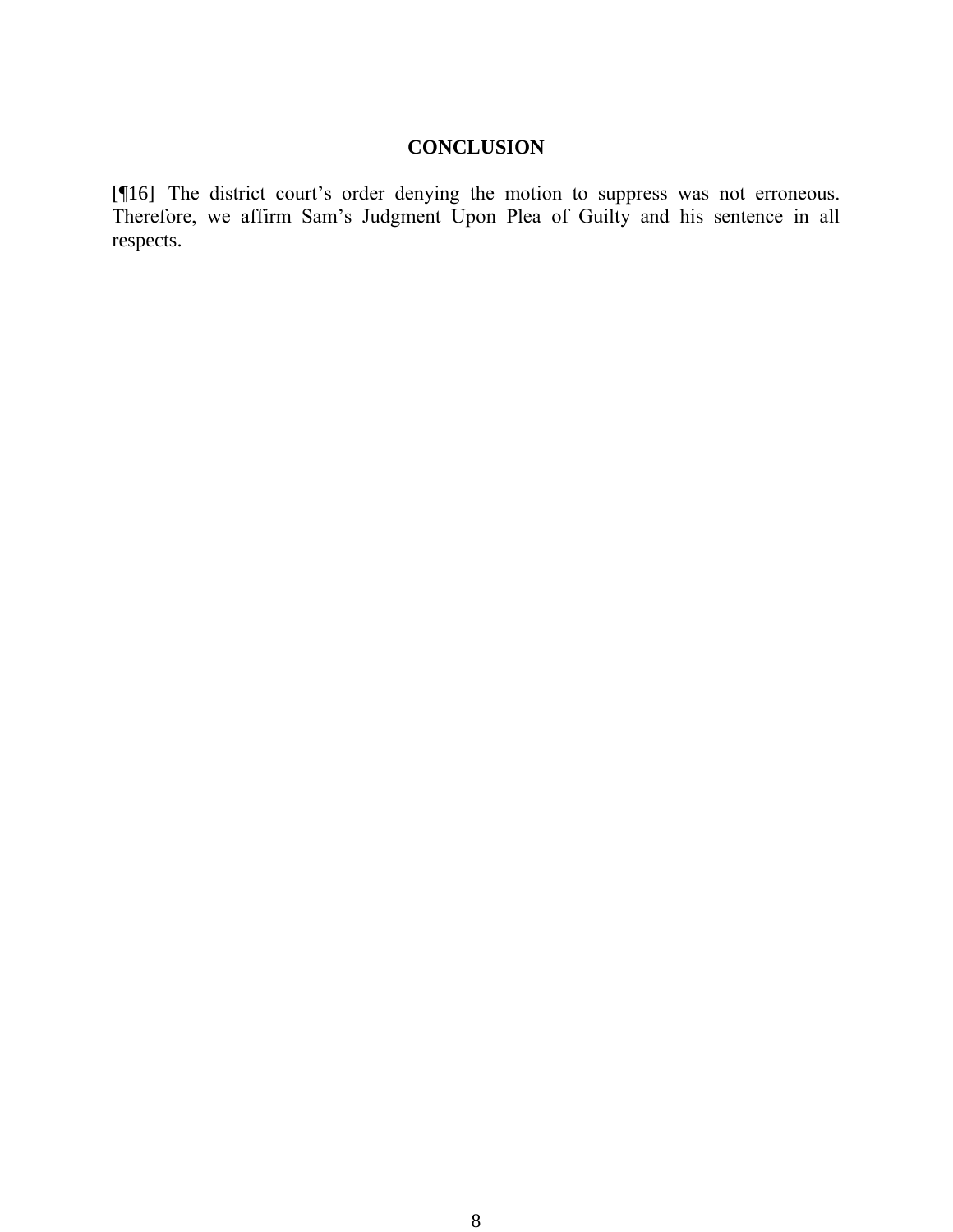## **VOIGT, Chief Justice, dissenting, in which GOLDEN, Justice, joins.**

[¶17] I respectfully dissent. In *New York v. Belton*, 453 U.S. 454, 460-461, 101 S.Ct. 2860, 2864, 69 L.Ed.2d 768 (1981), the United States Supreme Court held that, under the Fourth Amendment to the United States Constitution, an officer arresting the driver of a vehicle may contemporaneously search the passenger compartment of that vehicle, incident to that arrest. In *Vasquez v. State*, 990 P.2d 476, 480-89 (Wyo. 1999), we rejected the minimal protection that *Belton's* "bright line rule" provides, and we held that Article 1, § 4 of the Wyoming Constitution provides greater protection. Specifically, we announced that Article 1, § 4 requires the search of an arrestee's vehicle to be ―reasonable under all of the circumstances.‖ *Id*. at 489. *See also Pierce v. State*, 2007 WY 182, ¶ 13, 171 P.3d 525, 531 (Wyo. 2007), and *O'Boyle v. State*, 2005 WY 83, ¶ 30, 117 P.3d 401, 410 (Wyo. 2005). Yet, in the instant case, both the officer and the district court relied solely upon *Belton's* "search incident to arrest" to justify the search of the appellant's vehicle.

 $[$ [[18] The majority lists four circumstances that it identifies as "exceptions" to the rule of *Vasquez*. I take that to mean that, in the majority's view, the search does not have to be reasonable under all of the circumstances in the following instances: (1) an officer may search the area immediately available to an arrested person for weapons or other contraband that might pose a threat to officer and/or public safety; (2) the presence of a second passenger in the car who could present a threat to officer or public safety may justify a search; (3) the possible need to secure an arrestee's automobile may justify a search; and (4) "that in such circumstances an automobile may be searched **for evidence related to the crime which justified the arrest**." (Emphasis in original.) In my view, however, these are not exceptions to the *Vasquez* rule; rather, they are simply some of the circumstances that should be reviewed in determining whether the vehicle search was reasonable "under all of the circumstances." Most troubling to me is the idea that the arresting officer may always search the vehicle for evidence of the crime for which the driver was arrested. If that is the rule, then *Vasquez* has no meaning, and the vehicle may always be searched, because an arrested driver has always been arrested for the alleged commission of some crime.

[¶19] The officer did not claim to have probable cause to search the vehicle, nor did he claim to have a reasonable suspicion of anything when he searched it. The district court did not find that the officer had probable cause to search the vehicle, nor did it find that the officer had a reasonable suspicion of anything when he searched it. Rather, the officer said, "I searched it incident to arrest," and the district court said, "that is good enough." There was not even an attempt to enunciate what could have been the basis for reasonable suspicion until the State filed its brief in this Court, in which it speculated as to types of evidence that might have been in the car (the cell phone, a copy of the protective order, diaries or notes the appellant may have taken of the victims' whereabouts, photographs of the victims, or anything else which could show that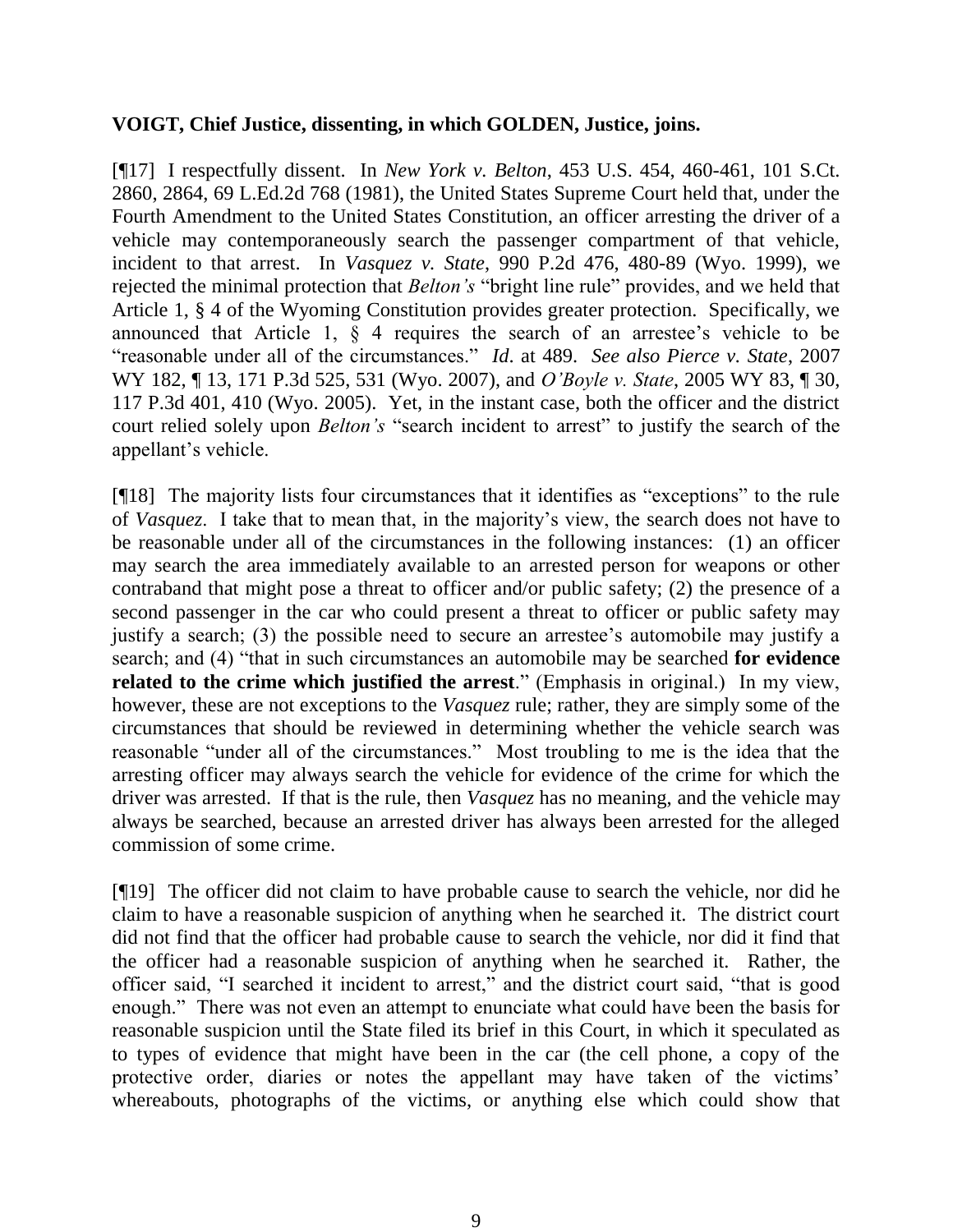appellant was violating the protection order). At the time of the arrest, however, the officer did not have a reasonable suspicion that those items were in the vehicle. Subsequent speculation does not make a search reasonable under all the circumstances.

[¶20] It is important not to confuse the concepts of searching an automobile under the automobile exception to the constitutional warrant requirement, and searching an automobile as an extension of the search of the person of the arrestee, incident to arrest. All warrantless searches are unreasonable *per se*, and therefore unconstitutional, unless the State proves one of the following exceptions to the warrant requirement:

- search of an arrested suspect and the area within his control;
- search conducted while in pursuit of a fleeing suspect;
- search and/or seizure to prevent the imminent destruction of evidence;
- search and/or seizure of an automobile upon probable cause;
- search and/or seizure under the plain view doctrine; and
- search resulting from entry into a dwelling in order to prevent loss of life or property.

*Peña v. State*, 2004 WY 115, ¶ 29, 98 P.3d 857, 870 (Wyo. 2004). *Belton* and *Vasquez* do not concern themselves with the probable cause search of an automobile. Rather, they concern themselves with the first exception listed—the search of an arrestee and areas within his control. *Belton* says an officer arresting the driver of a car may always search the passenger compartment of the car (including containers therein); *Vasquez* says an officer arresting the driver of a car may only search the passenger compartment of the car if the search is reasonable under all the circumstances.

[¶21] I do not disagree with the proposition that factors such as officer safety and the presence of evidence may justify the search of an arrested person's vehicle. There simply was no showing in this case, at the suppression hearing, that those or similar factors existed. Article 1, § 4 of the Wyoming Constitution forbids the search of a vehicle incident to the arrest of its driver unless such search is reasonable under all of the circumstances. The car search in this case, being purely a search incident to arrest, without justification under all the circumstances, was unlawful. The motion to suppress